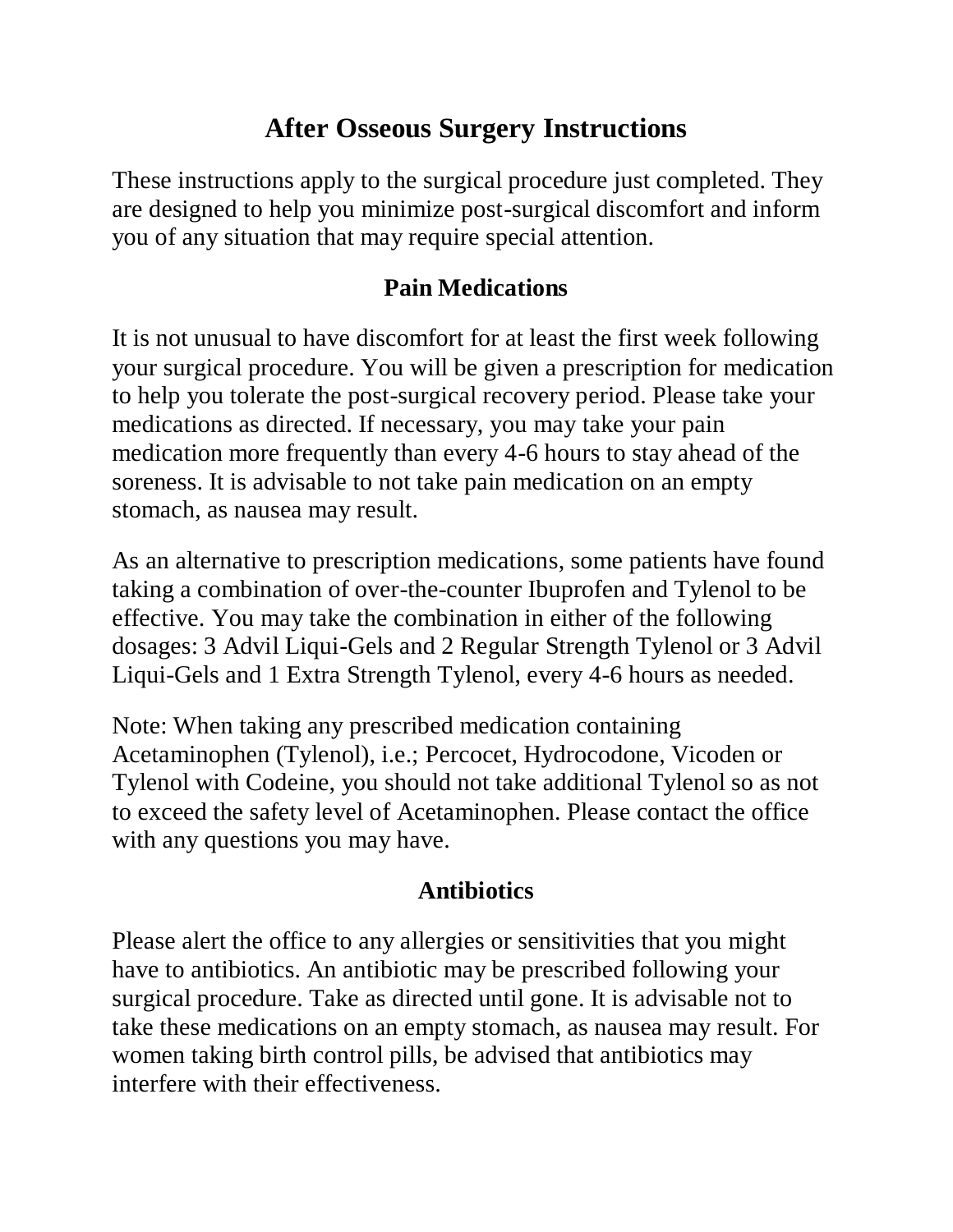## **Swelling**

Swelling may occur following your surgical procedure and will typically increase 2-3 days after the procedure. To minimize the swelling, place an ice pack over the outside cheek area for 20 minutes on and 20 minutes off. Continue using ice for 2-3 days following the procedure as often as possible.

## **Bleeding**

A small amount of bleeding is normal. If excessive or continuous bleeding occurs:

- Do not rinse your mouth.
- Elevate your head when lying down.
- Apply moistened gauze to the immediate area with moderate pressure for 20 minutes; repeat if necessary.
- Enclose a moistened tea bag in a gauze square and apply pressure for 20 minutes.
- Call the office if bleeding persists.

## **Dressing**

The dressing (which acts as a bandage) is used to protect the surgical site and help reduce discomfort. If the dressing comes off or is uncomfortable, please call the office for direction.

#### **Diet**

Until comfortable, avoid chewing on the side where surgery was completed. Avoid hot foods and liquids for approximately 1 hour following the surgery so as not to soften the dressing. A soft diet is recommended. Foods such as cottage cheese, oatmeal, soup, eggs, yogurt, pasta, mashed potatoes, casseroles, and fruits are more easily eaten. Remember, adequate nutrition is essential for feeling better as well as for healing.